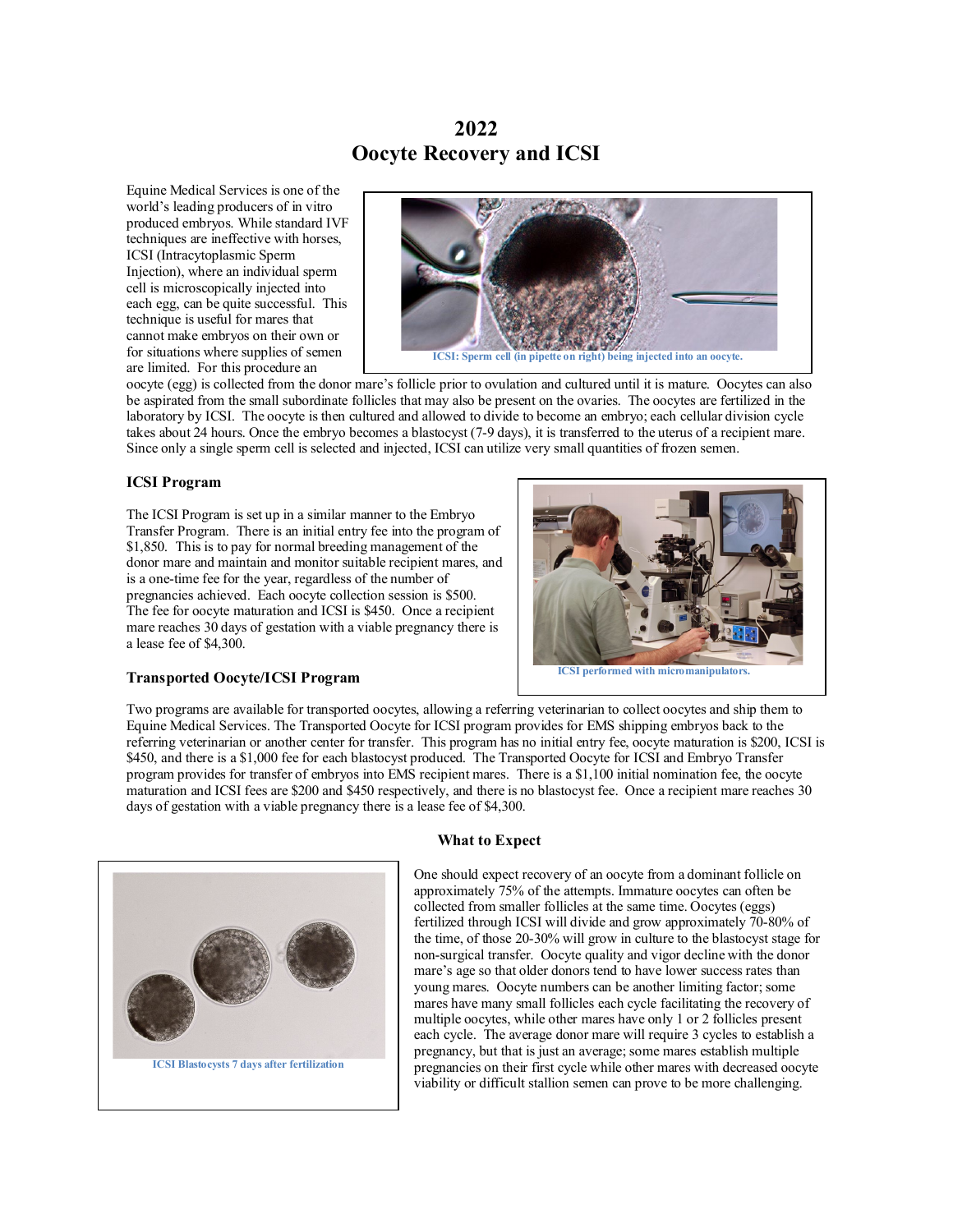## 2022 Transported Oocyte Contract for ICSI

This Contract made on  $\qquad \qquad$   $\qquad \qquad$   $\qquad \qquad$   $\qquad$   $\qquad$   $\qquad$   $\qquad$   $\qquad$   $\qquad$   $\qquad$   $\qquad$   $\qquad$   $\qquad$   $\qquad$   $\qquad$   $\qquad$   $\qquad$   $\qquad$   $\qquad$   $\qquad$   $\qquad$   $\qquad$   $\qquad$   $\qquad$   $\qquad$   $\qquad$   $\qquad$   $\qquad$   $\qquad$   $\qquad$   $\qquad$   $\qquad$ Inc., a Missouri Corporation, hereinafter called "EMS", and hereinafter called "**Owner**", both of whom are hereinafter called the "**Parties**".

## **Recitals:**

**EMS** is in the business of embryo production from oocytes via ICSI (intracytoplasmic sperm injection). **Owner** desires to enter a contract with EMS for such services. **Therefore, the Parties agree as follows:**

 1. During the calendar year 2022, Owner will attempt to have an oocyte(s) recovered from its mare, the "Donor Mare", named example and shipped to EMS. EMS shall mature  $\sim$ , and shipped to EMS. EMS shall mature the oocytes, evaluate them, and if apparently healthy, fertilize it (them) via ICSI in an attempt to produce embryos.

2. Owner agrees to pay EMS \$200 for oocyte culture and maturation per cycle, \$450 per ICSI session for sperm injection into mature oocytes, and \$1,000 for each blastocyst produced.

3. EMS will ship blastocysts for \$100 plus shipping expense to Owner's veterinarian or embryo transfer facility for embryo transfer. EMS will also ship oocyte transport media to Owner's veterinarian as needed for \$30 plus shipping expense.

4. Owner shall indemnify and hold EMS harmless with respect to said losses and risks.

5. All notices required by this Contract shall be given as follows: if to EMS, then, Equine Medical Services, Inc., 5851 Deer Park Road, Columbia, MO 65201-9751; if to Owner, then the address shown at Owner's signature.

6. Owner understands and agrees that EMS is not responsible for the expense of transporting semen, oocytes, embryos or containers, and that Owner will pay these expenses. Further, Owner understands and agrees that EMS is not responsible for registration or blood-typing of the resultant foal.

7. Owner understands and agrees that many factors impact upon successful embryo production, transport, and/or establishment of pregnancy, and that although EMS shall use its best efforts to perform the services required by this Contract, EMS does not guarantee success of the procedures. If ICSI does not result in embryo production or pregnancy, Owner's damages shall be limited to EMS's continuing obligation to complete the same subject to the following limitations (all at the Owner's sole expense and risk):

If by December 1, 2022, Owner is unable to recover an oocyte from the Donor Mare, a blastocyst is not produced, or a pregnancy fails to result from transfer of an embryo into a Recipient Mare, EMS or Owner shall have the right to declare this Contract terminated. In such an event, Owner shall pay to EMS all sums due under this Contract. Thereafter the Parties shall have no further obligations to one another.

8. Owner agrees to place a valid credit card on file with EMS for payment of the fees in this contract.

9. EMS reserves the right to refuse or suspend service when the Owner's account is past due.

10. For all purposes, this Contract shall be deemed to be negotiated, made and signed in Boone County, Missouri and the laws of Missouri shall control. At EMS's election, any litigation regarding the Contract shall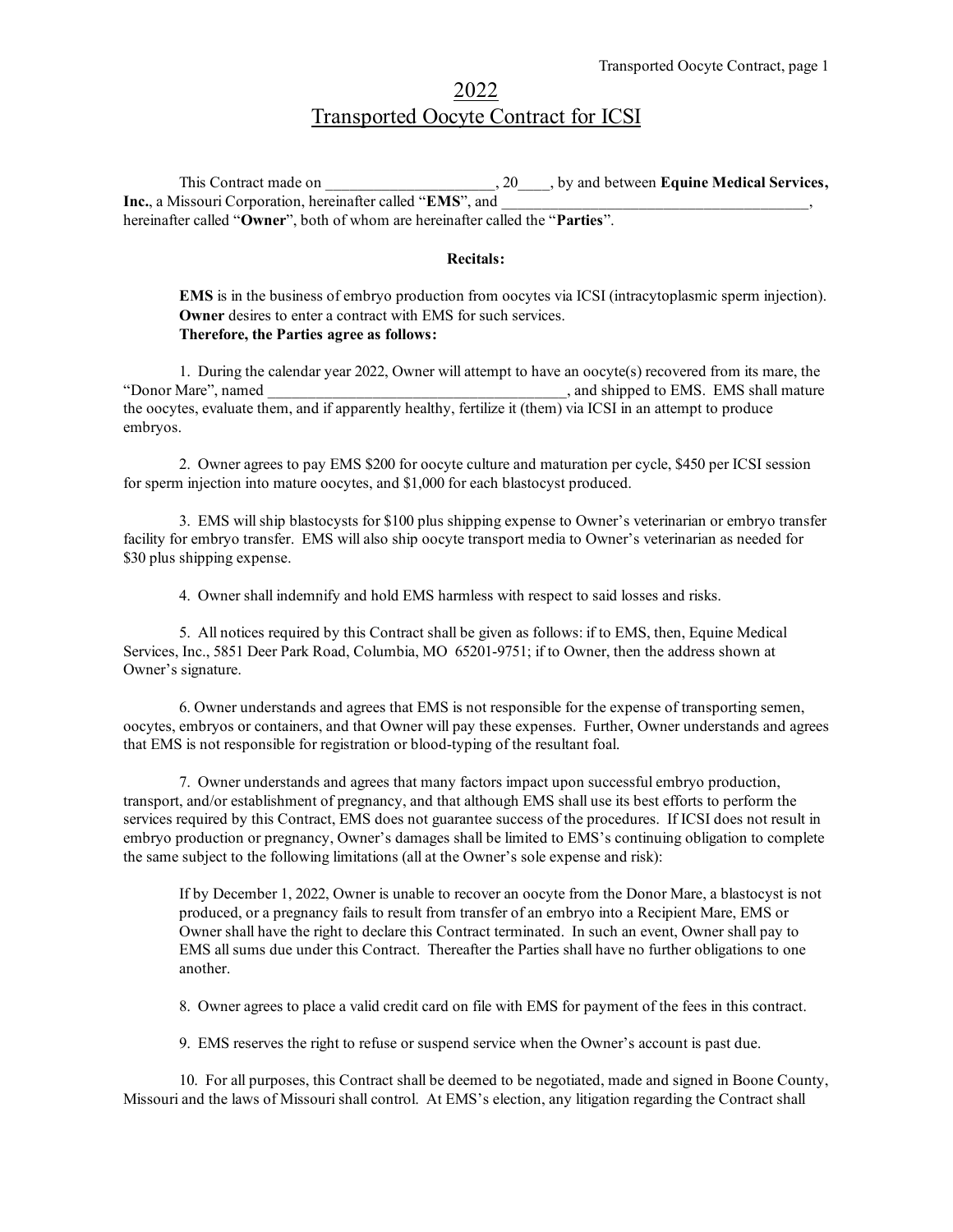occur in Boone County, Missouri.

11. This Contract is the final and complete agreement of the Parties and there are no other terms of the Parties in agreement other than those contained in this document.

12. This Contract shall be binding upon the Parties and their respective heirs, personal representatives, successors and assigns.

13. For all purposes, this Contract shall be deemed to be negotiated, made and signed in Boone County, Missouri and the laws of Missouri shall control. At EMS's election, any litigation regarding the Contract shall occur in Boone County, Missouri.

**As Evidence** of this Contract, the Parties have signed and dated this Contract as indicated below.

| Owner's Signature                                               |                                                                                                                                                           | Authorized Representative of EMS |
|-----------------------------------------------------------------|-----------------------------------------------------------------------------------------------------------------------------------------------------------|----------------------------------|
|                                                                 |                                                                                                                                                           |                                  |
|                                                                 |                                                                                                                                                           |                                  |
|                                                                 |                                                                                                                                                           |                                  |
|                                                                 |                                                                                                                                                           |                                  |
|                                                                 | Exp. Date: _______________CVV#: ______________Zip Code: ________________________                                                                          |                                  |
| Name on Credit Card:                                            | The credit card provided will be run at each step in the process. Receipts will be emailed.                                                               |                                  |
|                                                                 |                                                                                                                                                           |                                  |
|                                                                 |                                                                                                                                                           |                                  |
| Preferred method of contact: telephone $\Box$ or email $\Box$ ? |                                                                                                                                                           |                                  |
|                                                                 |                                                                                                                                                           |                                  |
|                                                                 | Name and address of facility receiving shipment of embryos from EMS:<br>,我们也不能会有什么。""我们的人,我们也不能会有什么?""我们的人,我们也不能会有什么?""我们的人,我们也不能会有什么?""我们的人,我们也不能会有什么?"" |                                  |
|                                                                 |                                                                                                                                                           |                                  |
|                                                                 | Telephone: E-mail: E-mail:                                                                                                                                |                                  |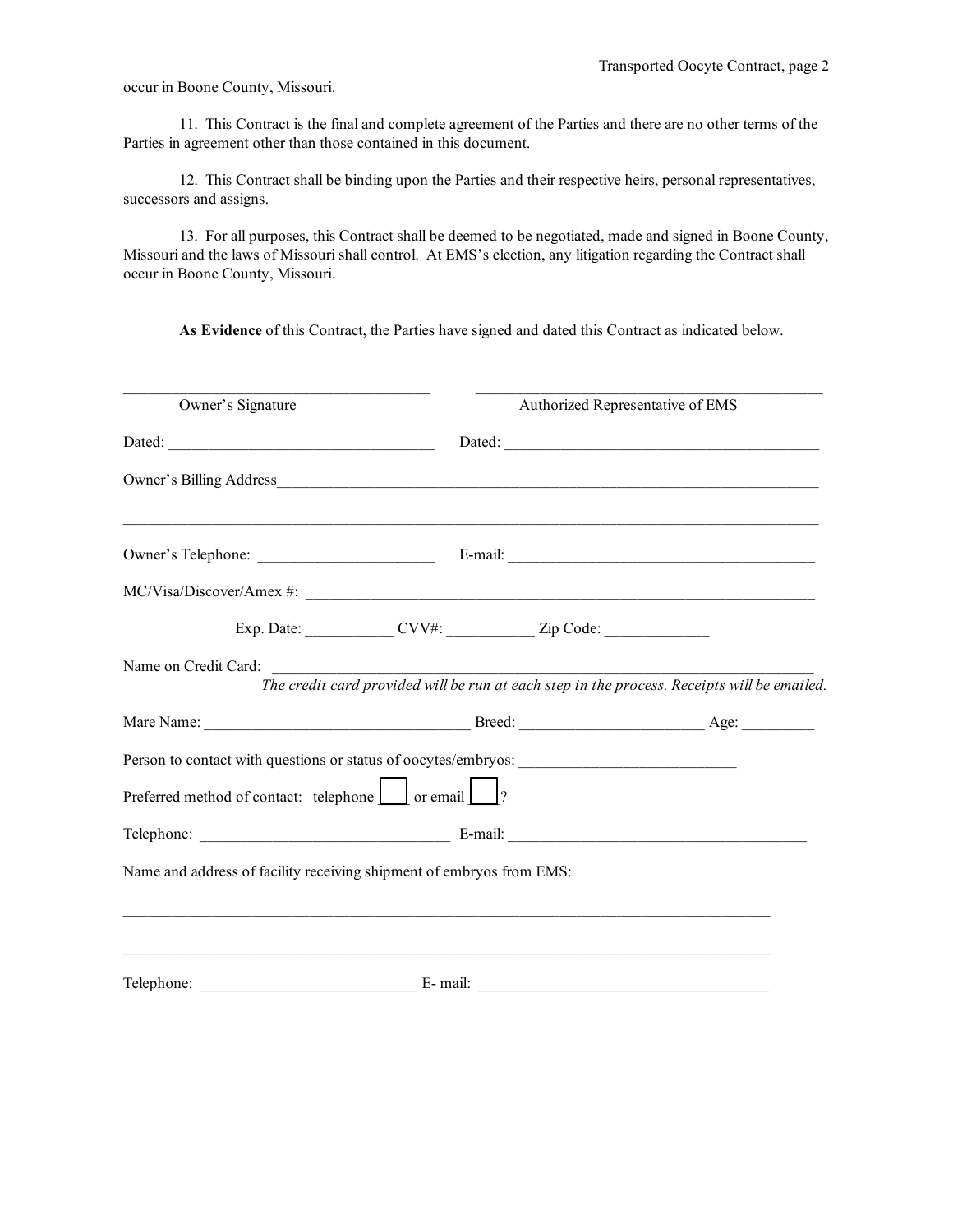# 2022 ICSI and Embryo Transfer Contract for Transported Oocytes

This Contract made on  $\hspace{1cm}$ , 20, by and between **Equine Medical Services, Inc.**, a Missouri Corporation, hereinafter called "**EMS**", and \_\_\_\_\_\_\_\_\_\_\_\_\_\_\_\_\_\_\_\_\_\_\_\_\_\_\_\_\_\_\_\_\_\_\_\_\_\_, hereinafter called "**Owner**", both of whom are hereinafter

called the "**Parties**".

### **Recitals:**

**EMS** is in the business of embryo production and transfer from oocytes via ICSI (intracytoplasmic sperm injection).

**Owner** desires to enter a contract with EMS for such services. **Therefore, the Parties agree as follows:**

 1. During the calendar year 2022, Owner will attempt to have an oocyte(s) recovered from its mare, the "Donor Mare", named example and shipped to EMS. EMS shall mature the oocytes, evaluate them, and if apparently healthy, fertilize it (them) via ICSI in an attempt to produce embryos.

2. Upon the signing of this Contract, Owner shall pay to EMS a \$1,100 non-refundable (under any circumstances) annual enrollment fee. Said fee shall be considered payment for **only** the following services: Recipient Mare preparation, embryo evaluation, processing, and transfer, ultrasound pregnancy detection and Recipient Mare maintenance until 30 days gestation. The nomination fee is not transferable to another "Donor Mare" and will be good from February 1, through December 1, 2022 regardless of the number or lack of embryos produced. The nomination fee for this "Donor Mare" is not transferable to another owner. Owner is responsible for, and agrees to pay for veterinary expenses of the recipient mare after 30 days of gestation.

3. Owner agrees to pay EMS \$200 for oocyte culture and maturation per cycle and \$450 per ICSI session for sperm injection into mature oocytes. EMS will also ship oocyte transport media to Owner's veterinarian as needed for \$30 plus shipping expense.

4. Upon each Recipient Mare reaching 30 days of gestation with a viable pregnancy, Owner shall pay to EMS \$4,300. EMS shall start charging boarding fees for the Recipient Mare after she reaches 30 days of gestation, at the rate of \$16 per day. The Owner may, and is encouraged to, transport the Recipient Mare any time after she reaches 30 days of gestation. Without prior arrangement, board for recipient mares after 60 days of gestation will be charged at the rate of \$17 per day and after 90 days of gestation board will be \$20 per day.

5. Owner shall return each Recipient Mare to EMS in good health within 6 months following foaling. If Owner is unable to so-return the Recipient Mare due to the death of the mare, Owner agrees to pay EMS \$1,500 (\$2,750 if the Recipient Mare is a draft or draft cross mare), and to supply EMS with a letter from the examining veterinarian stating findings at the time of the death of the Recipient Mare. If Owner fails to return the Recipient Mare for any other reason Owner agrees to pay EMS \$3,650 (\$4,900 if the Recipient Mare is a draft or draft cross mare).

6. It is expected that each Recipient Mare will deliver a live foal (defined for this purpose as able to stand and nurse within 24 hours after birth). If a Recipient Mare loses the pregnancy after 30 days of gestation, the Owner will receive \$2,000 credit towards future embryo transfer services. The recipient mare must be returned and a letter from the examining veterinarian stating findings at the time of loss must be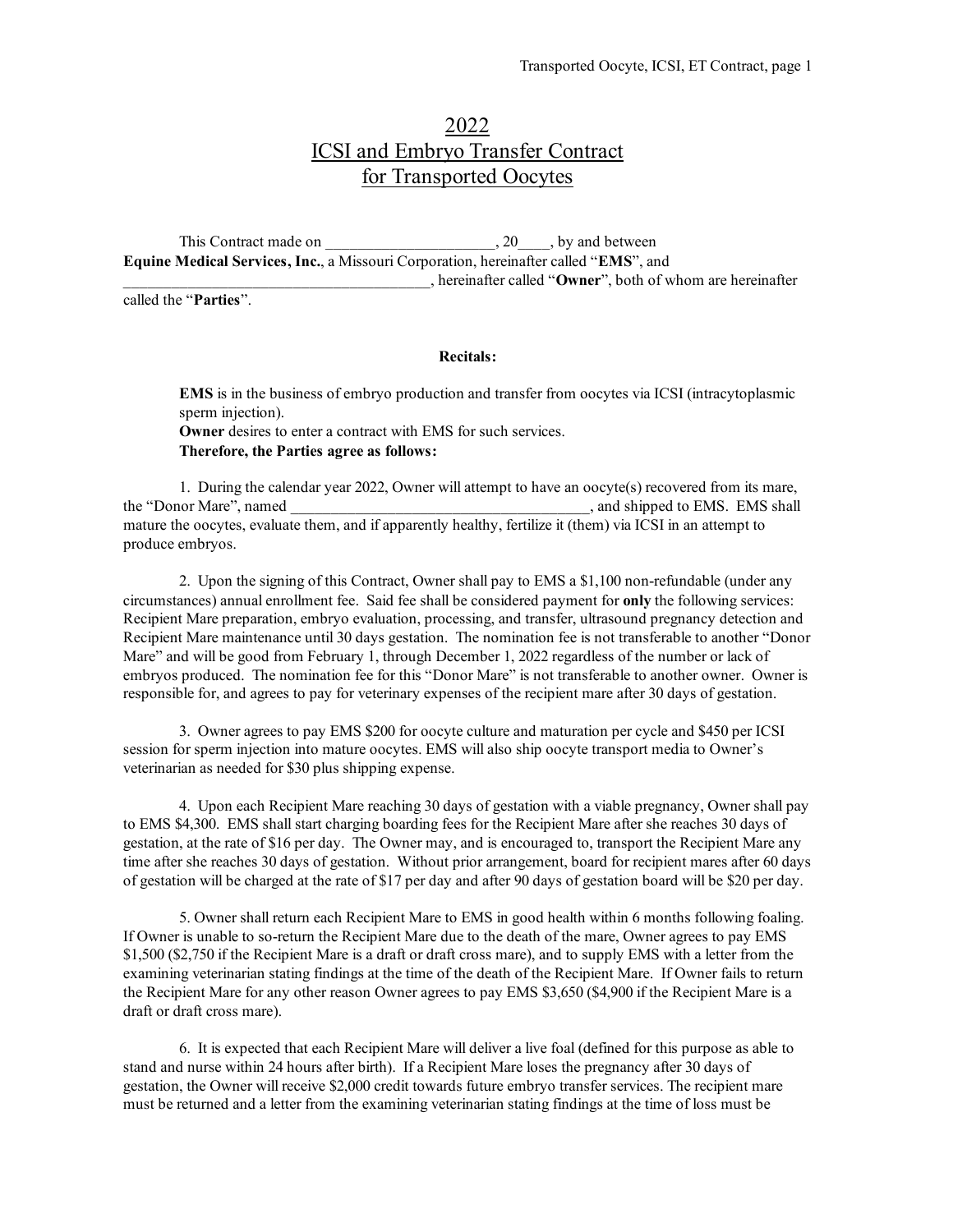presented for the credit to be issued. No credit will be issued if the loss is due to an inherited genetic defect such as, but not limited to, lethal white syndrome.

7. EMS recommends to Owner that Owner insure the Recipient Mare(s) and the embryo(s) against all losses and risks of any kind, nature and description. Owner shall indemnify and hold EMS harmless with respect to said losses and risks.

 8. All notices required by this Contract shall be given as follows: if to EMS, then, Equine Medical Services, Inc., 5851 Deer Park Road, Columbia, MO 65201-9751; if to Owner, then the address shown at Owner's signature.

9. Owner understands and agrees that EMS is not responsible for the expense of transporting oocytes, semen, or containers. Further, Owner understands and agrees that EMS is not responsible for registration or blood-typing of the resultant foal.

10. Owner understands and agrees that many factors impact upon successful embryo production and/or implantation and that although EMS shall use its best efforts to perform the services required by this Contract, EMS does not guarantee success of the procedures. If a transfer does not result in a pregnancy, Owner's damages shall be limited to EMS's continuing obligation to complete the same subject to the following limitations (all at the Owner's sole expense and risk):

If by December 1, 2022, Owner is unable to recover an oocyte from the Donor Mare or a pregnancy fails to result from ICSI and transfer of an embryo into a Recipient Mare, EMS or Owner shall have the right to declare this Contract terminated. In such an event, Owner shall pay to EMS all sums due under this Contract. Thereafter the Parties shall have no further obligations to one another.

11. Owner agrees to contact EMS prior to oocyte collection. Owner also agrees to advise EMS on the proposed method and time of delivery of the oocyte(s). Owner agrees to contact EMS on the day of oocyte recovery and advise EMS of the results regardless of the success or failure of oocyte recovery.

12. It is specifically understood and agreed between the Parties that if an embryo leaves the program whether shipped to another facility, shipped as a frozen embryo, or transferred to the Owner's recipient mare, Owner will pay to EMS \$1,000 per embryo.

13. It is understood by the Parties that if the owner desires that an embryo be frozen, Owner will pay EMS \$250 for that service as well as a monthly storage fee. It is further understood that when the embryo is transferred to a Recipient mare in the future Owner will pay the Recipient Lease fee currently in force at EMS for that year.

14. Owner agrees to place a valid credit card on file with EMS for payment of the fees in this contract.

15. EMS reserves the right to refuse or suspend service when the Owner's account is past due.

16. It is specifically understood and agreed between the Parties that prior to the transporting of the Recipient Mare(s) from EMS, all charges for services rendered in this Contract shall be paid in full. Further, by filing this Contract along with a detailed itemization of the unpaid charges owed to EMS by Owner, EMS shall have a possessory lien on the Recipient Mare(s) and the fetus.

17. With regard to the transportation of the Recipient Mare(s), all risk of loss shall be borne by Owner and all transportation expenses shall be paid by Owner. Three business days notice must be provided to EMS by Owner prior to discharge of the Recipient Mare(s) to allow for processing of mares and paperwork. All Recipient Mare(s) shall be picked up and delivered during regular business hours. Owner agrees to pay